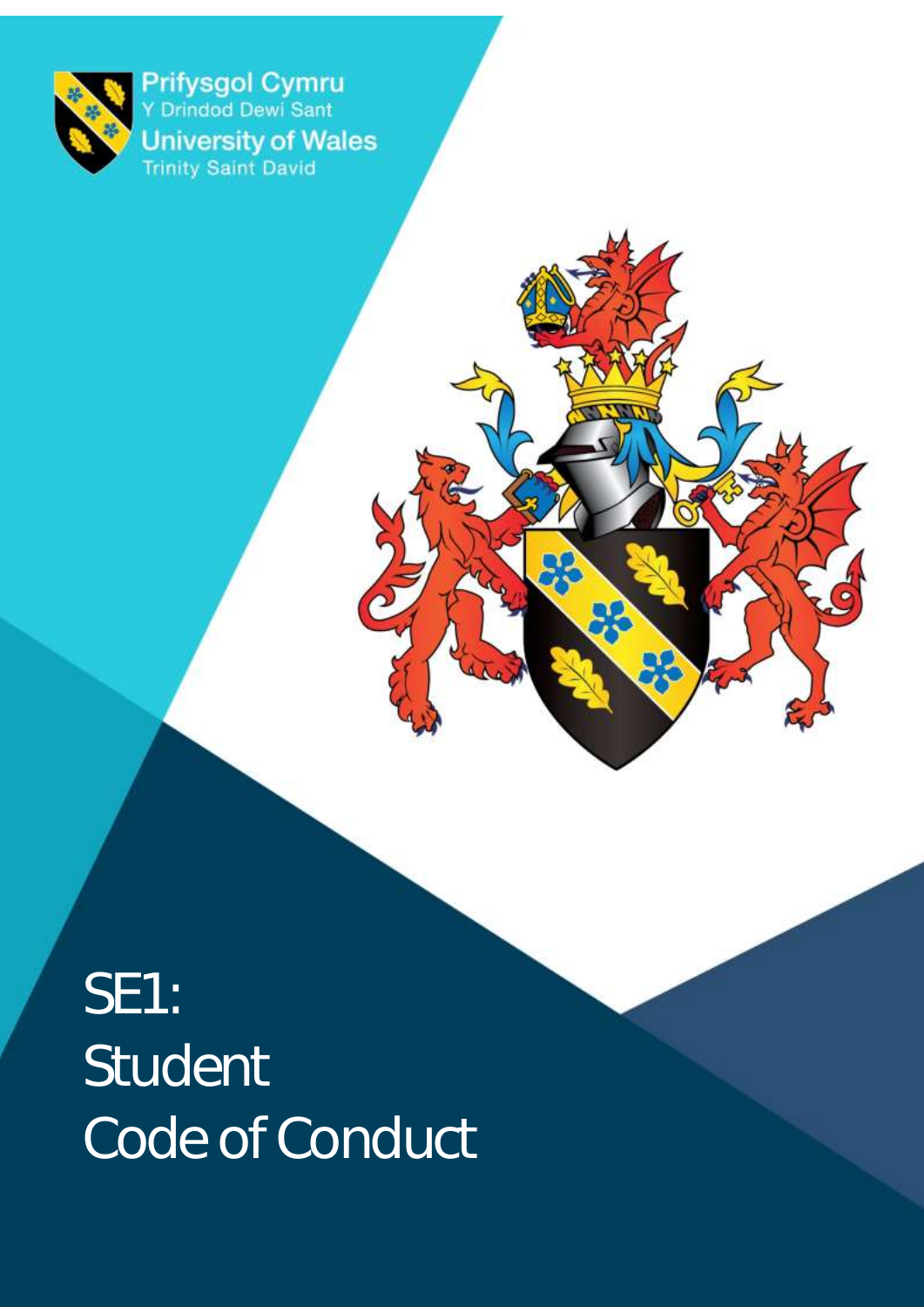### **Introduction**

The University is keen to foster a culture where all are expected to behave appropriately and to provide an inclusive, supportive, and safe learning environment in which all students and staff can flourish and are able to fulfil their personal potential.

The Code of Conduct complements the Student Charter which states that students are expected to:

- recognise the important of equality and diversity in the University by treating all members of the university community with respect both in person and on other channels such as social media.
- act as a responsible ambassador for the University through good conduct and engagement with the local community and environment.
- use the facilities and resources of the University with respect and consideration

#### **General Principles**

This Code of Conduct outlines examples of the different types of unacceptable behaviour that will amount to a breach of discipline. Lists of unacceptable behaviour given below are not exhaustive. The University can start disciplinary procedures in relation to other unacceptable behaviour.

Disciplinary offences are classified as either major or minor in the Student Disciplinary Policy (nonacademic misconduct). It is not specified below which examples of unacceptable behaviour are major or minor and indeed the same unacceptable behaviour could be either major or minor depending on the seriousness of the disciplinary offence.

The indication of sanctions which may be applied to a particular disciplinary offence is illustrative only. A full list of sanctions that may be applied can be found in the Student Disciplinary Policy (non-academic misconduct).

Multiple or repeated incidents of misconduct may be more serious than a single act of misconduct and previous findings may be taken into account when determining what sanction should be imposed.

#### **Definitions**

| <b>Consent</b>                     | a person consents if they agrees by choice and has the freedom and<br>capacity to make that choice                                                                                                                                                        |
|------------------------------------|-----------------------------------------------------------------------------------------------------------------------------------------------------------------------------------------------------------------------------------------------------------|
| <b>Protected</b><br>characteristic | a group protected by the Equality Act 2010: individual's sex, sexual<br>orientation, religion or belief, race, pregnancy/maternity, marriage/civil<br>partnership, gender reassignment, disability or age                                                 |
| <b>Harassment</b>                  | unwanted conduct related to a relevant protected characteristic, which<br>has the purpose or effect of violating an individual's dignity or creating<br>an intimidating, hostile, degrading, humiliating or offensive environment<br>for that individual. |
| <b>Bullying</b>                    | offensive, intimidating, malicious or insulting behaviour, an abuse or<br>misuse of power through means that undermine, humiliate, denigrate<br>or injure the recipient.                                                                                  |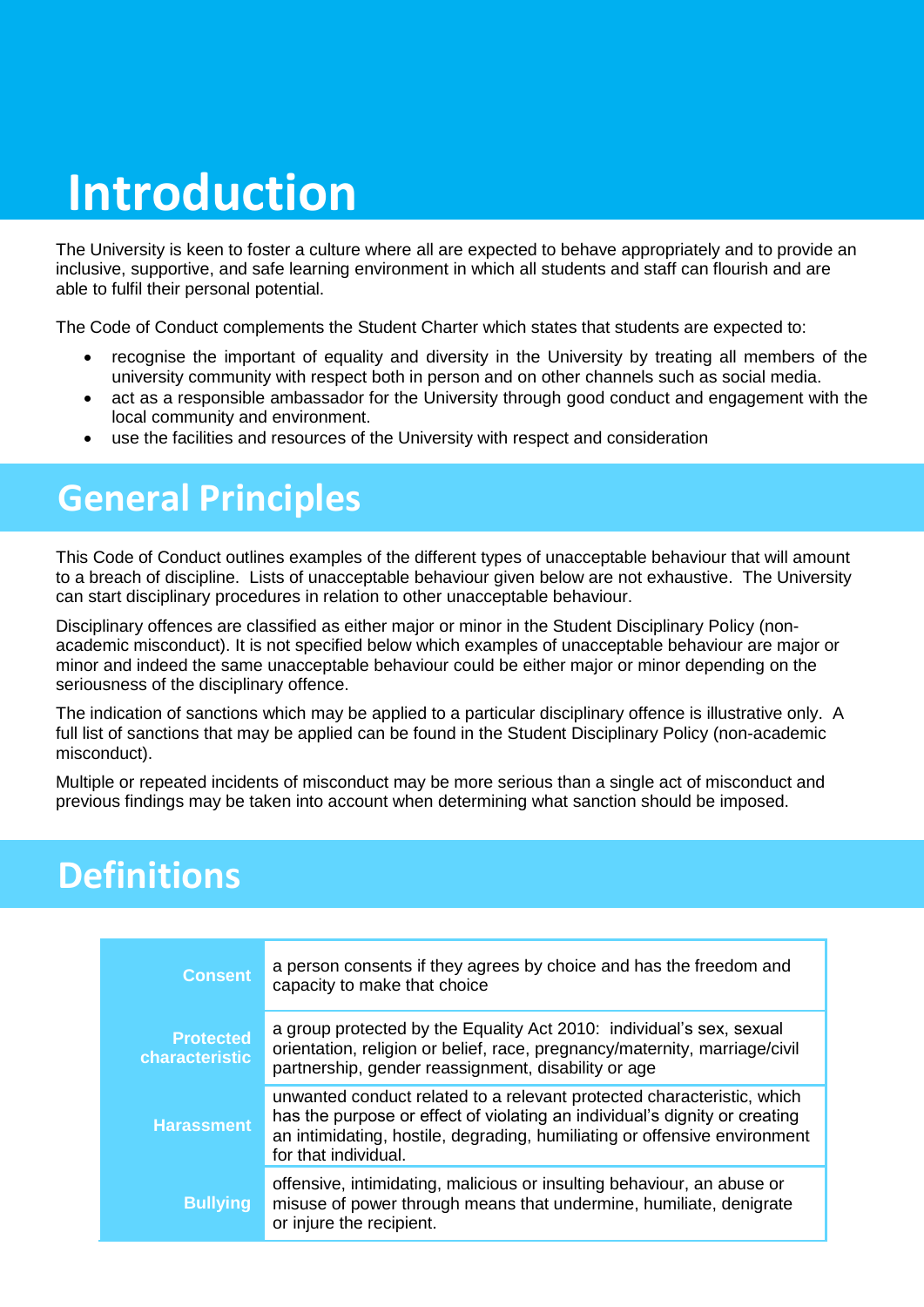# **People**

| <b>Disciplinary</b><br><b>Offence</b> | <b>Examples Of Unacceptable Behaviour</b>                                                                                                                                                                                                                                                                                                                                                                                                                                                                                                                                                                                                                                                                                                                                                           | <b>Examples Of Sanctions</b>                                                                                                                                                                                                                                                                  |
|---------------------------------------|-----------------------------------------------------------------------------------------------------------------------------------------------------------------------------------------------------------------------------------------------------------------------------------------------------------------------------------------------------------------------------------------------------------------------------------------------------------------------------------------------------------------------------------------------------------------------------------------------------------------------------------------------------------------------------------------------------------------------------------------------------------------------------------------------------|-----------------------------------------------------------------------------------------------------------------------------------------------------------------------------------------------------------------------------------------------------------------------------------------------|
| <b>Physical</b><br><b>Misconduct</b>  | Punching<br><b>Kicking</b><br>Slapping<br>Pulling hair<br><b>Biting</b><br>Assault<br>Pushing<br>Shoving                                                                                                                                                                                                                                                                                                                                                                                                                                                                                                                                                                                                                                                                                            | <b>Expulsion</b><br>Suspension/Exclusion<br><b>Restrictions/Conditions</b><br><b>Behavioural contract</b><br>Fine<br><b>Formal Warning</b><br>Compulsory attendance at a<br>workshop/coaching session<br><b>Written Apology</b><br><b>Behavioural contract</b><br>Restorative justice<br>Fine |
| <b>Sexual</b><br><b>Misconduct</b>    | Sexual intercourse or engaging in a sexual act<br>without consent<br>Attempting to engage in sexual intercourse or<br>engaging in a sexual act without consent<br>Sharing private sexual materials of another person<br>without consent<br>Physical sexual harassment: inappropriate invasion<br>of personal space and/or inappropriate physical<br>behaviour<br>Repeatedly following another person without good<br>reason<br>Making unwanted remarks or advances of a sexual<br>nature<br>Display of offensive materials<br>Inappropriate texting, emailing, posting of sexual<br>materials on-line including but not limited to using<br>derogatory sexual terms to describe someone<br>Asking for sexual favours and making decisions<br>based on sexual advances being accepted or<br>rejected | <b>Expulsion</b><br>Suspension/Exclusion<br><b>Restrictions/Conditions</b><br><b>Formal Warning</b><br>Compulsory attendance at a<br>workshop/coaching session<br><b>Written Apology</b><br><b>Behavioural contract</b>                                                                       |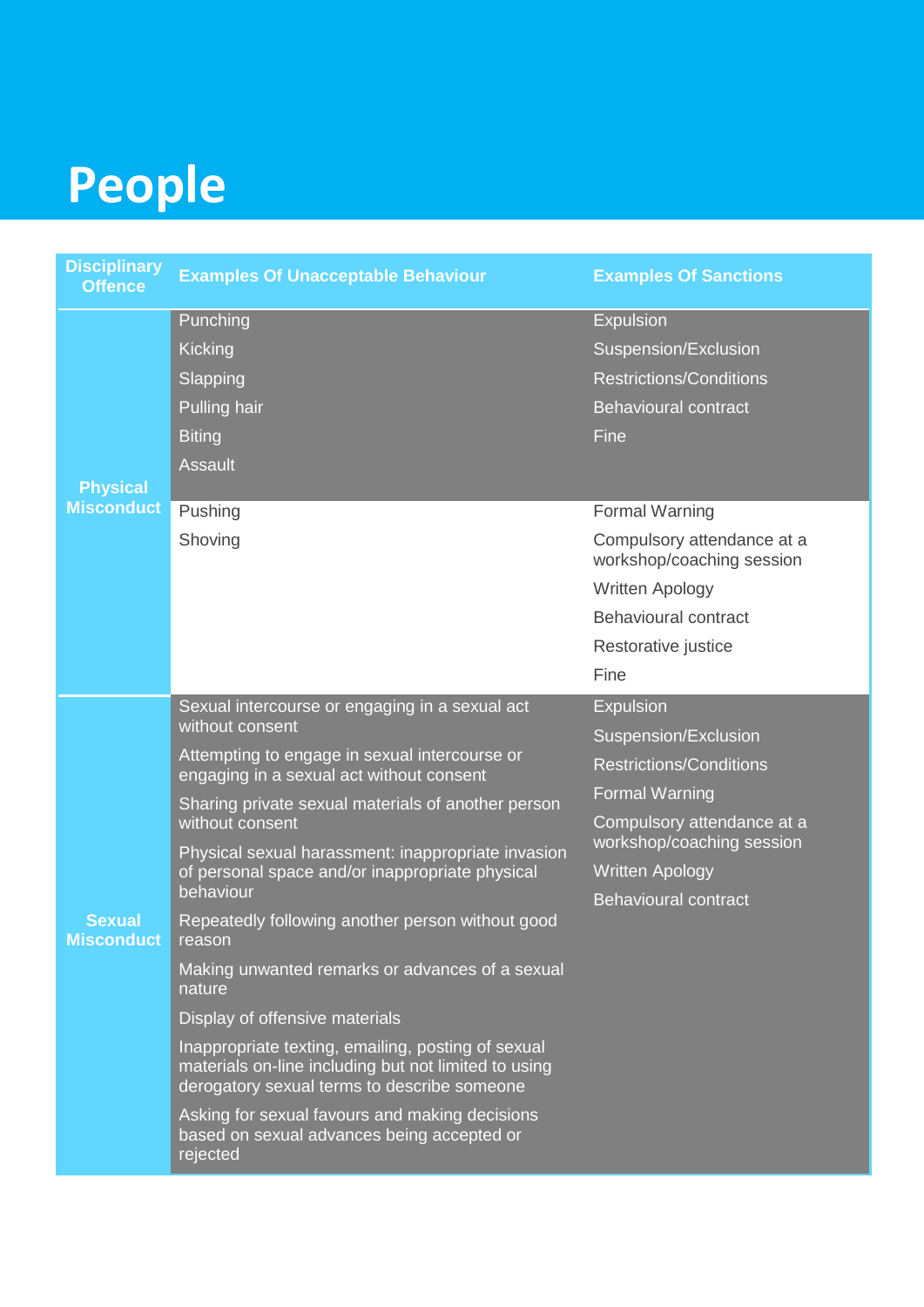### **People**

| <b>Disciplinary</b><br><b>Offence</b> | <b>Examples Of Unacceptable Behaviour</b>                                                                                                                                                                    | <b>Examples Of Sanctions</b>                            |
|---------------------------------------|--------------------------------------------------------------------------------------------------------------------------------------------------------------------------------------------------------------|---------------------------------------------------------|
| <b>Abusive</b><br><b>Behaviour</b>    | Shouting, threatening, abusing, intimidating or<br>demeaning someone                                                                                                                                         | <b>Expulsion</b>                                        |
|                                       |                                                                                                                                                                                                              | Suspension/Exclusion                                    |
|                                       | Abusive / insulting comments relating to an<br>individual's sex, sexual orientation, religion or belief,<br>race, pregnancy/maternity, marriage/civil partnership,<br>gender reassignment, disability or age | <b>Restrictions/Conditions</b>                          |
|                                       |                                                                                                                                                                                                              | <b>Behavioural contract</b>                             |
|                                       |                                                                                                                                                                                                              | Formal warning                                          |
|                                       | Acting in an intimidating and hostile manner<br>physically or by any means of communication                                                                                                                  | Restorative justice                                     |
|                                       | Ridiculing or destructively criticising                                                                                                                                                                      |                                                         |
|                                       | Ostracising or marginalising                                                                                                                                                                                 |                                                         |
|                                       | Humiliating and undermining a person                                                                                                                                                                         |                                                         |
|                                       | Spreading malicious rumours or allegations via any<br>means of communication including social media                                                                                                          |                                                         |
|                                       | Misuse of power                                                                                                                                                                                              |                                                         |
|                                       | Use of inappropriate language                                                                                                                                                                                | <b>Formal Warning</b>                                   |
|                                       | Repeatedly contacting another person (by phone,<br>email, text or on social networking                                                                                                                       | Compulsory attendance at a<br>workshop/coaching session |
|                                       | sites) against the wishes of the other person                                                                                                                                                                | <b>Written Apology</b>                                  |
|                                       |                                                                                                                                                                                                              | Restorative justice                                     |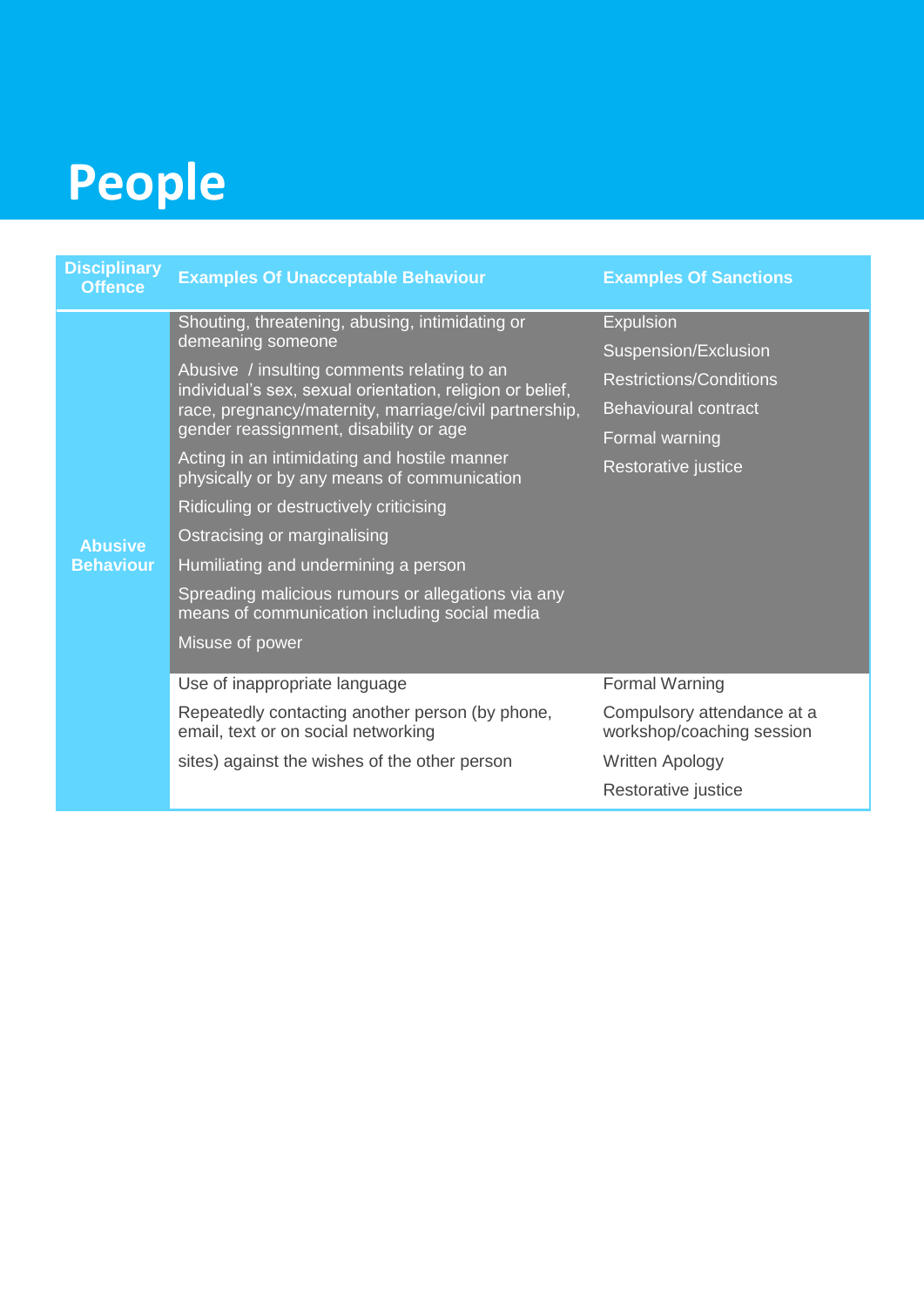# **Property**

| <b>Disciplinary</b><br>offence                                          | <b>Examples Of Unacceptable Behaviour</b>                                                                                                                                                                             | <b>Examples Of Sanctions</b>                                        |
|-------------------------------------------------------------------------|-----------------------------------------------------------------------------------------------------------------------------------------------------------------------------------------------------------------------|---------------------------------------------------------------------|
|                                                                         | Causing damage to University property or the<br>property of students or employees of the University<br>or visitors to the University                                                                                  | <b>Expulsion Suspension/Exclusion</b>                               |
|                                                                         |                                                                                                                                                                                                                       | <b>Restrictions/Conditions</b>                                      |
|                                                                         |                                                                                                                                                                                                                       | Requirement to make good the<br>damage caused at his/her<br>expense |
| <b>Damage To</b><br><b>Property</b>                                     |                                                                                                                                                                                                                       | Fine                                                                |
|                                                                         | Causing minor damage to University property or<br>the property of students or employees of the<br>University or visitors to the University                                                                            | <b>Formal Warning</b>                                               |
|                                                                         |                                                                                                                                                                                                                       | Compulsory attendance at a<br>workshop/coaching session             |
|                                                                         |                                                                                                                                                                                                                       | <b>Written Apology</b>                                              |
|                                                                         |                                                                                                                                                                                                                       | Fine                                                                |
|                                                                         | Unauthorised entry onto or unauthorised use of                                                                                                                                                                        | <b>Expulsion</b>                                                    |
|                                                                         | University premises                                                                                                                                                                                                   | Suspension/Exclusion                                                |
|                                                                         | Misappropriate any University property, funds, or<br>assets                                                                                                                                                           | <b>Restrictions/Conditions</b>                                      |
|                                                                         | Fraud                                                                                                                                                                                                                 |                                                                     |
| <b>Unauthorised</b><br><b>Taking or Use</b>                             | Taking property belonging to another without<br>permission                                                                                                                                                            |                                                                     |
| <b>Of Property</b>                                                      | Misuse of University property (for example<br>computers and laboratory equipment)                                                                                                                                     | <b>Formal Warning</b>                                               |
|                                                                         |                                                                                                                                                                                                                       | Compulsory attendance at a<br>workshop/coaching session             |
|                                                                         |                                                                                                                                                                                                                       | <b>Written Apology</b>                                              |
|                                                                         |                                                                                                                                                                                                                       | Fine                                                                |
|                                                                         |                                                                                                                                                                                                                       | <b>Behavioural Contract</b>                                         |
| <b>Causing A</b><br><b>Health or</b><br><b>Safety</b><br><b>Concern</b> | Act/omission that did cause or could have caused<br>serious harm on University premises or during<br>University activities (for example, disabling fire<br>extinguishers or possessing/supplying controlled<br>drugs) | <b>Expulsion</b>                                                    |
|                                                                         |                                                                                                                                                                                                                       | Suspension/Exclusion                                                |
|                                                                         |                                                                                                                                                                                                                       | <b>Restrictions/Conditions</b>                                      |
|                                                                         |                                                                                                                                                                                                                       | Restitution of damage                                               |
|                                                                         |                                                                                                                                                                                                                       |                                                                     |
|                                                                         | Act/omission that did cause or could have caused a<br>health and safety concern on University premises<br>(for example, smoking cigarettes in non-designated<br>areas, disabling smoke detectors)                     | <b>Formal Warning</b>                                               |
|                                                                         |                                                                                                                                                                                                                       | Compulsory attendance at a<br>workshop/coaching session             |
|                                                                         |                                                                                                                                                                                                                       | Written Apology                                                     |
|                                                                         |                                                                                                                                                                                                                       | Fine                                                                |
|                                                                         |                                                                                                                                                                                                                       |                                                                     |